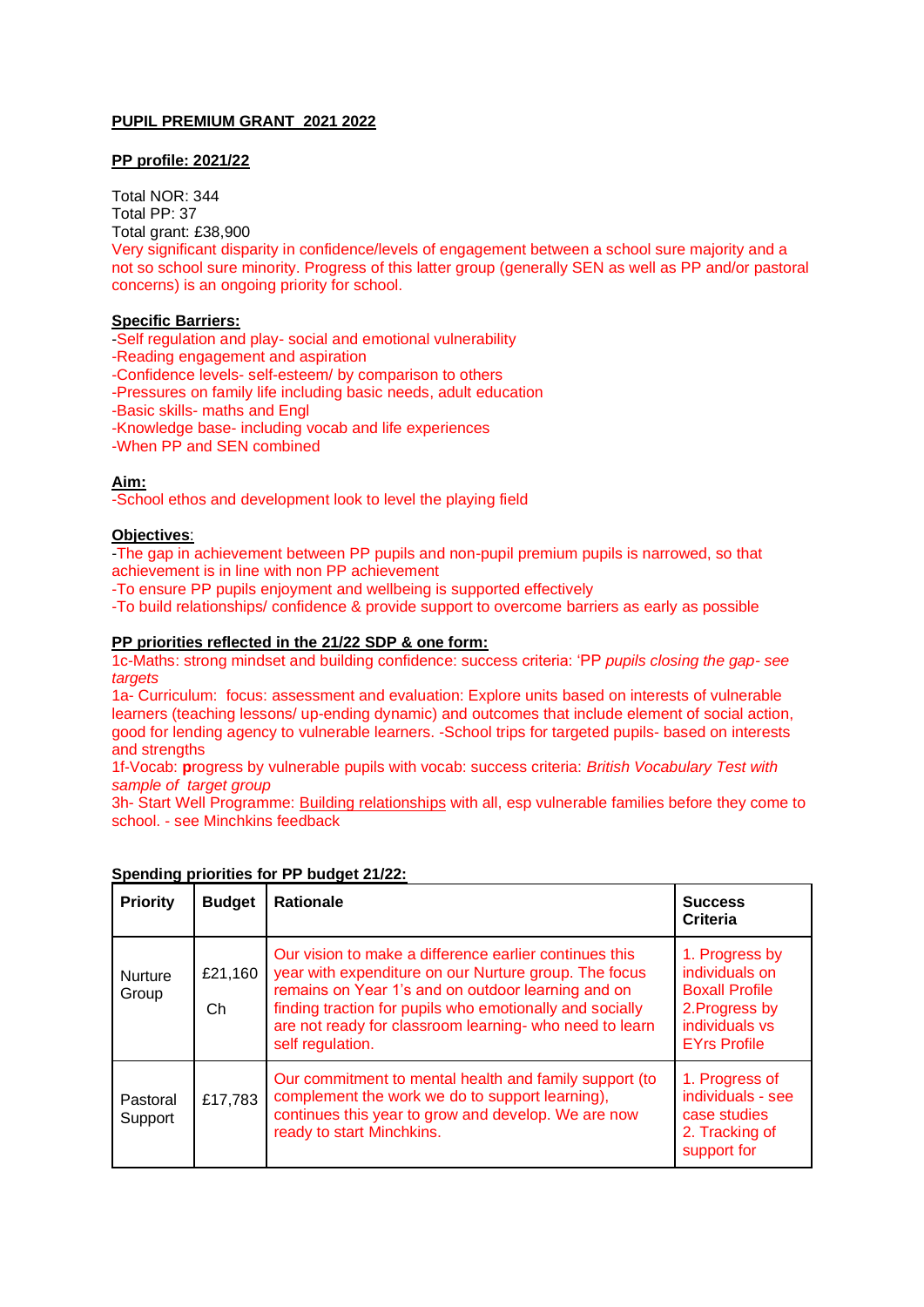|  |  | families-case<br>studies<br>2. Feedback from<br>families<br>supported |
|--|--|-----------------------------------------------------------------------|
|--|--|-----------------------------------------------------------------------|

# **Evaluation of priorities 21 22**

| Progress by                                                                                                       | Specific outcomes- see Nurture Report & Boxall Profile                                                                                                                                                                                                                                                                                                                                                                                                                                                                                                                                                                                                                                                                                                                                                                                                                                                                                                                                                                                                                                                                                                                                                                                                                                                                                                                                                                                                                                                                                                                                                                         |  |
|-------------------------------------------------------------------------------------------------------------------|--------------------------------------------------------------------------------------------------------------------------------------------------------------------------------------------------------------------------------------------------------------------------------------------------------------------------------------------------------------------------------------------------------------------------------------------------------------------------------------------------------------------------------------------------------------------------------------------------------------------------------------------------------------------------------------------------------------------------------------------------------------------------------------------------------------------------------------------------------------------------------------------------------------------------------------------------------------------------------------------------------------------------------------------------------------------------------------------------------------------------------------------------------------------------------------------------------------------------------------------------------------------------------------------------------------------------------------------------------------------------------------------------------------------------------------------------------------------------------------------------------------------------------------------------------------------------------------------------------------------------------|--|
| individuals on<br><b>Boxall Profile</b><br>Progress by<br>individuals vs<br><b>EYrs Profile</b>                   | <b>Content:</b> Outdoor learning based nurture on Mondays and Fridays, based on children's interests<br>with one compulsory activity for all plus Phonics and reading each session. Each morning started<br>with making own breakfast, sitting around the table - developing speaking and listening skills and<br>good table manners. Activities mostly outdoor based – pond dipping, cooking on the fire, making<br>obstacle courses, dens, making bird feeders, sensory experiences etc. Other activities available;<br>construction, PE equipment, bikes and scooters, drawing/ writing/ mark making, digging, planting,<br>chalk, water, sand, mud, etc                                                                                                                                                                                                                                                                                                                                                                                                                                                                                                                                                                                                                                                                                                                                                                                                                                                                                                                                                                    |  |
|                                                                                                                   | Broad outcomes:                                                                                                                                                                                                                                                                                                                                                                                                                                                                                                                                                                                                                                                                                                                                                                                                                                                                                                                                                                                                                                                                                                                                                                                                                                                                                                                                                                                                                                                                                                                                                                                                                |  |
|                                                                                                                   | Development of life skills eg cooking, den building, fires, identifying nature<br>٠<br>$\bullet$<br>Collaboration – older ones helping younger ones, sense of responsibility, younger ones<br>looking up to the older ones and learning from them.<br>Invaluable experiences such as an older child recognising the actions and feelings of a<br>٠<br>younger child as a mirror of their own. Then beginning to relate to them, and help them to<br>deal with their emotions and experiences.<br>Building strong relationships with adults that they feel they can trust and feel safe with.<br>٠<br>Building relationships with other children, even when other's behaviour is difficult to deal<br>with.<br>Opportunities to talk through worries, problems at home and in school.<br>٠<br>Developing understanding of emotions in ourselves and others. Practise and discuss<br>strategies to help with self regulation and how to cope during difficult times such as<br>mindfulness techniques, deep breathing, yoga<br>Pupil voice about nurture - (year 1 pupils)<br>Pupil 1: I like to play out here because it is more easy learning. I like just being out because I am<br>free. I need to have time out of the class because I can't even get one answer right in the class. It<br>makes me really angry. I do different learning out here. I can get answers right and then I can go and<br>play and I feel happy. I like digging up the rocks on the mound because I can find all sorts of bugs.<br>Some bugs are poisonous and some are not. Mrs Saeed knows all their names. I made friends with<br>people too. |  |
|                                                                                                                   | Pupil 2: I like to have breakfast because there is Cheerios and I like Mrs Saeed. We learn about<br>being nice to people and about being nice to ourselves. I love to play with my friends. I like to help<br>with collecting the dishes and the spoons. It is the best day ever because my friends comed.                                                                                                                                                                                                                                                                                                                                                                                                                                                                                                                                                                                                                                                                                                                                                                                                                                                                                                                                                                                                                                                                                                                                                                                                                                                                                                                     |  |
|                                                                                                                   | Pupil 3: I like to play and learn and I also like to be with you (Mrs Saeed) nand have some time out<br>and just play on my own. I can just relax instead of being annoyed at people. I learn about nature. I<br>learn about being kind. I learn about what my feelings are and how I can calm down when I get really<br>annoyed.                                                                                                                                                                                                                                                                                                                                                                                                                                                                                                                                                                                                                                                                                                                                                                                                                                                                                                                                                                                                                                                                                                                                                                                                                                                                                              |  |
|                                                                                                                   | Pupil 4: I like it because I get to build and do things like play with my friends and I am also excited<br>because I come with you. When I am home I am excited when I come with you. I like making the<br>elderflower cordial.                                                                                                                                                                                                                                                                                                                                                                                                                                                                                                                                                                                                                                                                                                                                                                                                                                                                                                                                                                                                                                                                                                                                                                                                                                                                                                                                                                                                |  |
| Progress of<br>individuals - see<br>case studies<br><b>Tracking of</b><br>support for<br>families-case<br>studies | Qualitative feedback/ evaluation - see pastoral lead for anonymised case studies<br>Examples of support provided in case studies:<br>referred into P3 for support with housing and billscompleted the DLA forms to be able to claim<br>Disability Living Allowance for child attended and supported with doctor's appointmentsspoke to<br>the GP at length about the concernsaccessed funding for a fiddle and light sensory toycontacted<br>the Furniture Bank to get a brand new written a letter to the council to support with their request for                                                                                                                                                                                                                                                                                                                                                                                                                                                                                                                                                                                                                                                                                                                                                                                                                                                                                                                                                                                                                                                                           |  |